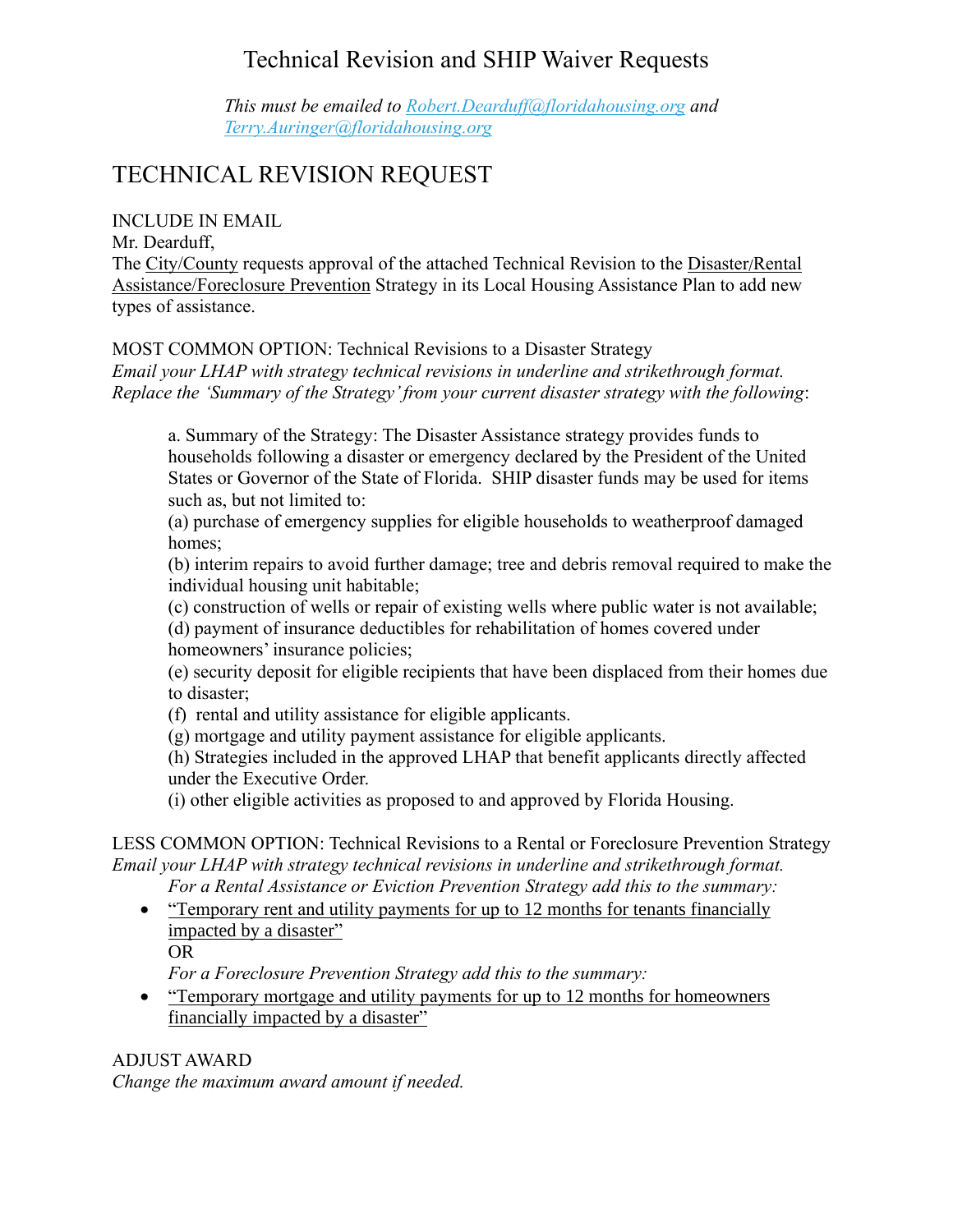## SET-ASIDE WAIVER REQUEST

#### INCLUDE IN EMAIL:

The City/County requests a SHIP waiver of the homeownership and construction set-asides and the 25% restriction on rental assistance for the SHIP Allocation(s) in order to provide COVID-19 assistance of the following types of activities:

- \_\_\_Temporary Rent Payments/Eviction Prevention
- \_\_\_Mortgage Assistance/Foreclosure Prevention
- Foreclosure Counseling

Status of 17/18 close-out year funds: \_\_\_\_ Expended \_\_\_\_ Encumbered \_\_\_\_ Unencumbered

Status of 18/19 Allocation: \_\_\_\_ Expended \_\_\_\_ Encumbered \_\_\_ Unencumbered

Status of 19/20 Allocation: Expended Encumbered Unencumbered

### ADVERTISING WAIVER REQUEST

#### INCLUDE IN EMAIL:

The City/County requests:

- 1. A waiver of the SHIP advertising requirement to publish a notice of funding availability in a Newspaper of general circulation
- 2. A waiver of the SHIP advertising requirement to wait 30 days before accepting applications

The City/County proposes outreach to renters, including:

Method 1: Method 2: Method 3: